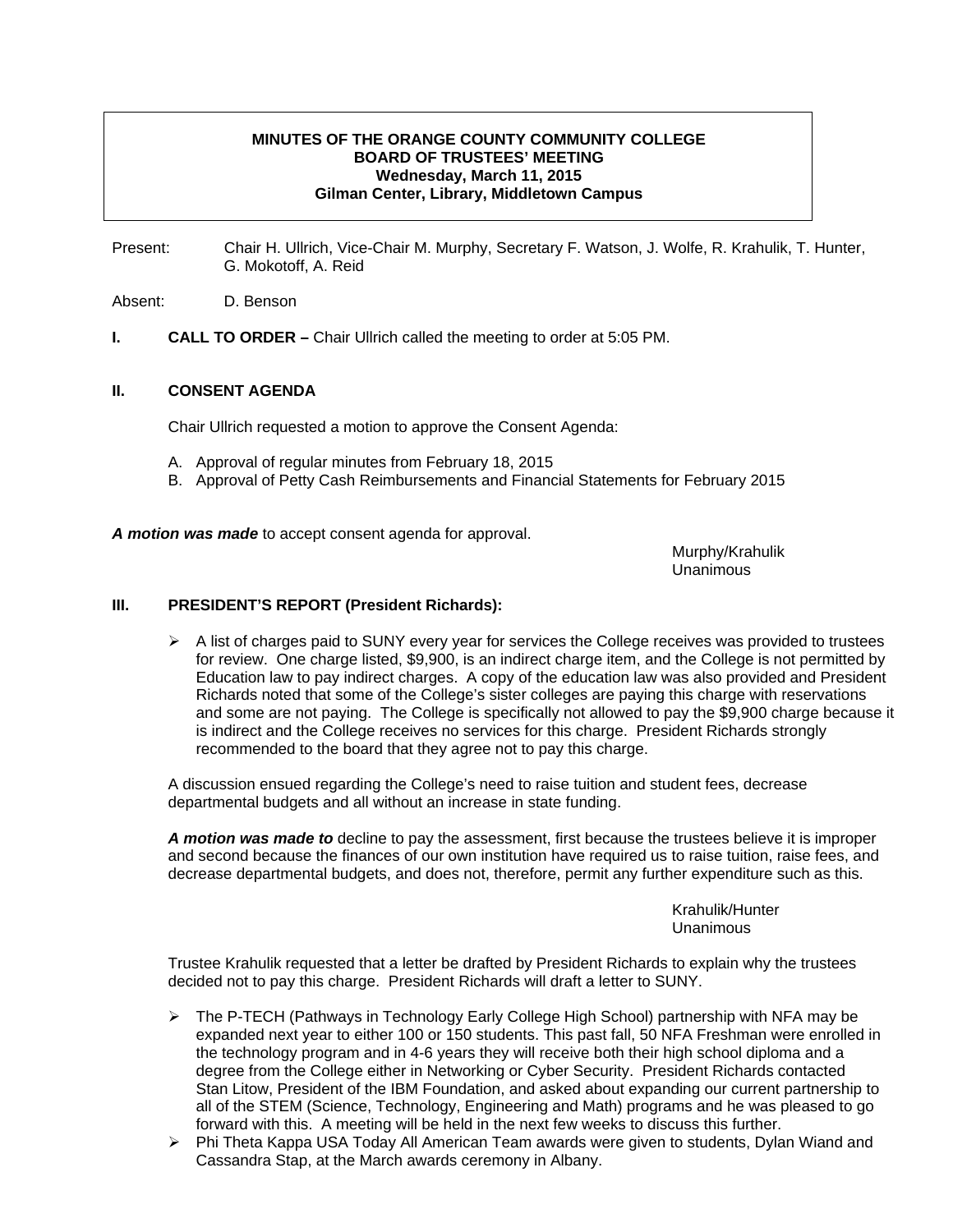# Board Minutes – March 11, 2015 – Page 2

- $\triangleright$  Student Chancellor Award recipients this year are Mariah Brock, Matthew Romano, and Shane Laden. They will receive their awards in April.
- ¾ President's Award for teaching excellence was awarded to Meg Atwood, Dental Hygiene Department and for professional service excellence to Christine Work, Institutional Planning Assessment and Research. These will be awarded at the March College Assembly.
- $\triangleright$  A partnership is in negotiation with Bellevue University in Nebraska. The partnership would be similar to the Franklin University agreement however Bellevue will provide a person from Bellevue University to be housed at the College and the partnership would be expanded to all consortium colleges as well. The MOU is in process.
- ¾ The Middle States monitoring report has been sent to MSCHE and a summary was provided to trustees. President Richards commended VP Moegenburg, Ms. Work, department chairs and faculty (including Heather Perfetti) for their diligent work in preparing the report. The MSCHE team will visit the College on March 31 and the exit briefing will be held on April  $1<sup>st</sup>$ . The team will report back to the larger MSCHE committee and the commission will vote at the June meeting.
- ¾ President Richards will represent SUNY Orange at the inauguration of President Carson Daly of Mount Saint Mary College on Thursday, March 12<sup>th</sup>.
- $\triangleright$  The Assembly voted to increase the College's reimbursement rate by \$50

## IV. **REPORT OF THE COLLEGE GOVERNANCE SYSTEM –** Michelle Tubbs

- $\triangleright$  On Feb 23<sup>rd</sup>, the College Assembly unanimously approved the letter presented to them as SUNY Orange's shared governance response to Governor Cuomo, regarding the community college comments, in his "State of the State" address. This letter was also unanimously endorsed by both the Middletown and Newburgh Student Senates. On Feb  $24<sup>th</sup>$ , the letter was mailed to Governor Cuomo, and was copied to local senators/assembly members, SUNY Administration leaders, and Orange County Legislators. To date, supportive replies have been received from Assemblyman James Skoufis and Senator John Bonacic.
- $\triangleright$  At their last meeting, the College Assembly approved the creation of a new academic policy. The Official Academic Email Policy states that for degree and non-degree seeking students, the email account issued to them by the College will be used as the method of communication when administrative offices, academic departments and faculty need to communicate with students. This College Assembly approved academic policy has been sent to President Richards for review and approval.
- ¾ A total of 4 governance leaders: Governance President, Michelle Tubbs; Past Governance President and current FCCC Alternate Delegate, Diane Bliss; Executive Committee representative Josh Lavorgna; and Developmental Education Committee member and Social Committee Chair Tony Cruz will be attend the SUNY Voices Shared Governance Conference on March 20-21 in Syracuse, hosted by Onondaga Community College.
- $\triangleright$  Ms. Tubbs noted that she was proud to share that SUNY Orange was selected as the recipient of this year's SUNY Shared Governance Award. Each year, one campus is selected for this award. Campuses selected serve as exemplars of the best practices in shared governance. All State University of New York campuses may self-nominate for this award, including but not limited to doctoral degree granting institutions, university colleges, technology colleges, and community colleges. SUNY Orange will be recognized and presented with the award during lunch on Friday at the SUNY Voices Shared Governance Conference.

#### V. **REPORT OF THE STUDENT TRUSTEE –** Allison Reid

- ¾ Middletown/Newburgh
	- • **Student Senate** 
		- o The **"**I Am a Leader" program's final session will be held next month and will be presented by Dr. Richards on "Personal Accountability and Responsibility in Leadership".
		- o 7 student's are on track to complete the year long program, and they will be recognized at the awards convocation in May.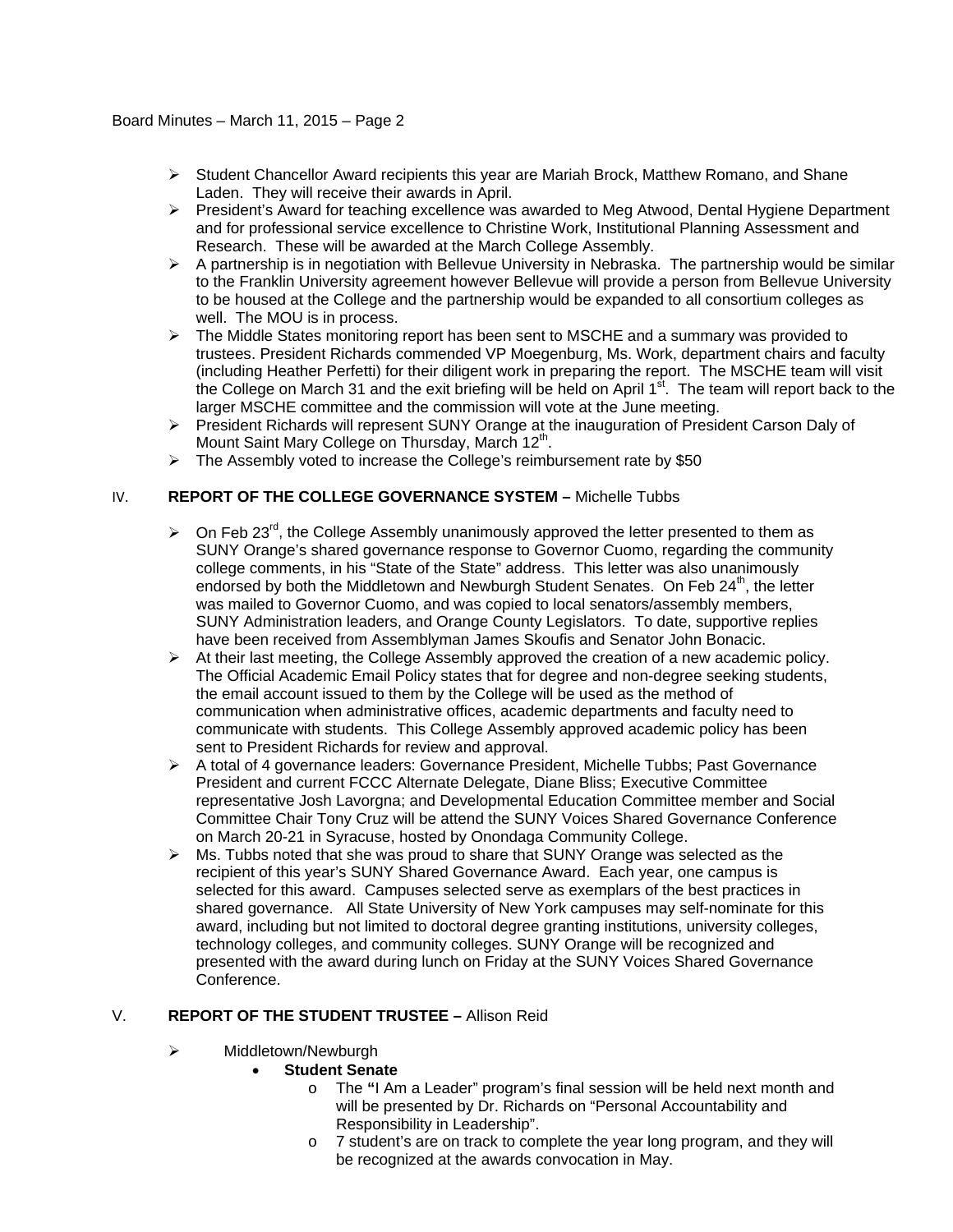### Board Minutes – March 11, 2015 – Page 3

o The SUNY Chancellors Award for Student Excellence winners were announced. All three nominations from SUNY Orange were selected: Matthew Romano, Shane Laden, Moriah Brock.

# • **Board of Activities (BOA)**

- o Students from both campuses will be attending the March 2015 NACA Festival conference, March  $13<sup>th</sup>$ -15<sup>th</sup>. There will be 3 students from Middletown attending, and 4 students from Newburgh.
- o NACA will be held at East Stroudsburg University in Pennsylvania where students will participate in Leadership training, and scout potential entertainers and events for next year.

# ¾ **Presidential Search Process**

o Trustee Reid personally thanked the board for allowing her to participate in the Presidential Search process. It was a great learning experience, and gave her a very unique insight into an important time in the life of the College.

## VI. **OLD BUSINESS:** N/A

## **VII. NEW BUSINESS:**

Chair Ullrich noted that Student Trustee Reid brought to her attention that the Student Senate had requested an increase in the Student Activity fee for full-time students of \$10.00 per semester and \$6.50 for part-time students.

**A motion was made** to approve Student Activity Fee Increase of \$10.00 for full-time students and \$6.50 for part-time students.

> Reid/Krahulik Unanimous

#### **VIII. BOARD CHAIR COMMENTS:**

- $\triangleright$  The Spring Arts calendar was distributed to trustees.
- $\triangleright$  Sojourner Truth Awards Ceremony will be held on Friday, March 13<sup>th</sup>
- ¾ The SOARS (SUNY Orange Achievements In Research and Scholarship) will be held on Saturday, March 14<sup>th</sup>.
- ¾ Board Biographies were distributed for trustees to review. Changes should be sent to Carol Murray.

## **IX. COMMITTEE REPORTS:**

#### **Academic Programs and Services Committee:**

Trustee Murphy gave the following report:

- $\triangleright$  Student Senate has provided an office space for veterans so that they have a place to meet and share experiences and educational pursuits. In addition, a Veterans Club newsletter is being distributed via e-mail and on the Grapevine. A job fair event for veterans will be held on May 2<sup>nd</sup> and a representative from Castle Point will be on-site occasionally to meet with veterans and assist them with any needs.
- $\triangleright$  The TRIO grant proposal, which is a federally funded program, will provide a 5 year grant for \$1.2 Million for first generation, low-income students to support their education.
- $\triangleright$  The effort by the academic area to adhere to the SUNY Seamless Transfer initiative was done very cooperatively and it will help students and parents navigate the system.
- $\triangleright$  The MSCHE Team will be here March 31<sup>st</sup>.